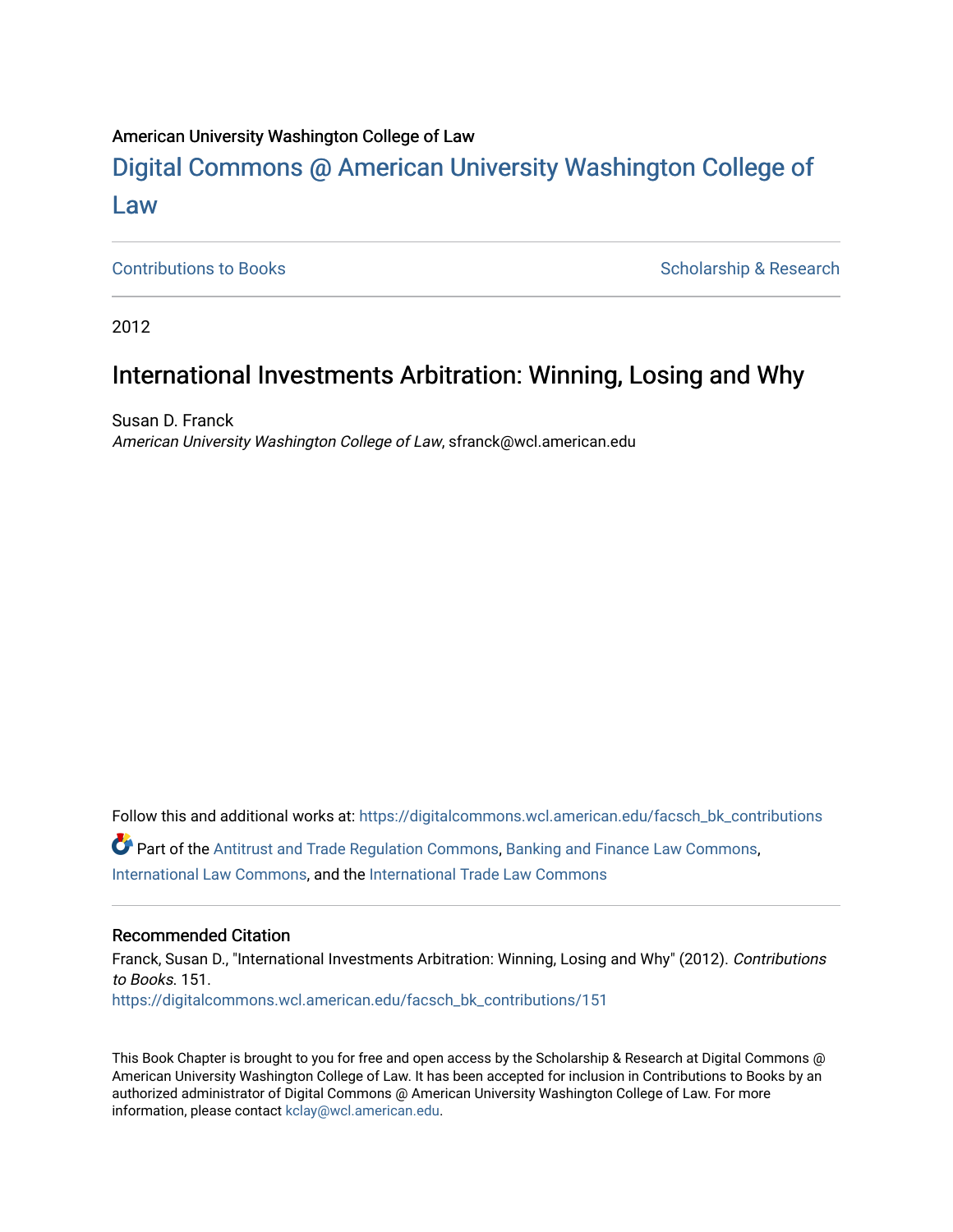## **Chapter 25**

### **International investment arbitration: winning, losing and why**

## *Susan D. Franck***\***

We know several things about foreign investment. First, foreign investment matters, reaching US\$ 1.7 trillion in 2008. Second, we know that foreign investors have new international law rights to protect their economic interests. Third, we know that those rights are now being used. So since we now know that the international legal risk is not illusory, the real questions are: who wins, who loses and why? While various commentators have asserted a variety of answers to those questions, many have done so without reference to valid and reliable data.<sup>89</sup> In its most benign form, these observations create misinformation, but perhaps more troublingly, might also lead to policy choices based upon unrepresentative anecdotal evidence, supposition or political rhetoric. To help alleviate these possible outcomes, this Chapter reviews recent empirical research<sup>90</sup> in order to provide basic information to fundamental questions about investment treaty arbitration (ITA) to create a more accurate framework for policy choices and disputeresolution strategies.

So who does win and lose international investment treaty arbitration? The answer is: both foreign investors and host states win and lose.<sup>91</sup> The data suggest, however, that they lose in reasonably equivalent proportions. Not including the disputes that ended with an award embodying a settlement, respondent governments, for example, won approximately 58% of the time. Meanwhile, investors won 39% of the cases.<sup>92</sup>

 $\overline{a}$ 

<sup>\*</sup> The author thanks Andrea Bjorklund, Christopher Drahozal, Mark Drumbl, Ian Laird, Clint Peinhardt, Andrea Schneider, Jason Yackee and David Zaring for their comments on an earlier draft. This chapter was first published as a *Perspective* on June 15, 2009.

<sup>89</sup> See, e.g., Press Release, Food and Water Watch, World Bank Court Grants Power to Corporations (April 30, 2007), available at: http:// www.foodandwaterwatch.org/press/releases/world-bank-court-grants-powerto-corporations-article12302007.

<sup>90</sup> See Susan D. Franck, "Empirically Evaluating Claims about Investment Treaty Arbitration," *North Carolina Law Review*, vol. 86 (2007) 1, pp. 16-23 [hereinafter *Evaluating Claims*] (describing the method of gathering data from publicly available arbitration award to identify 102 public awards from 82 disputes that resulted in 52 final determinations); Susan D. Franck, "Development and Outcomes of Investment Arbitration Awards," *Harvard International Law Review*, 50 (2009) 2, available at:

http://papers.ssrn.com/sol3/papers.cfm?abstract\_id=1406714 [hereinafter *Development and Outcomes*] (conducting chi-square and analyses of variance tests at significance levels of  $\alpha = .05$ ).

<sup>&</sup>lt;sup>91</sup> This Chapter defines "winning" and "losing" using quantitative measures: (a) a binary yes/no answer about whether a government breached a treaty, or (b) a scaled quantitative variable of damages awarded. Qualitative approaches might assess experiences with ITA and measure "success" differently. Subjective approaches could consider how parties, with varying levels of familiarity with ITA, and other situational differences understand success.

 $92$  Approximately 4% of the cases were settlement agreements. Figures do not add up to 100% due to rounding.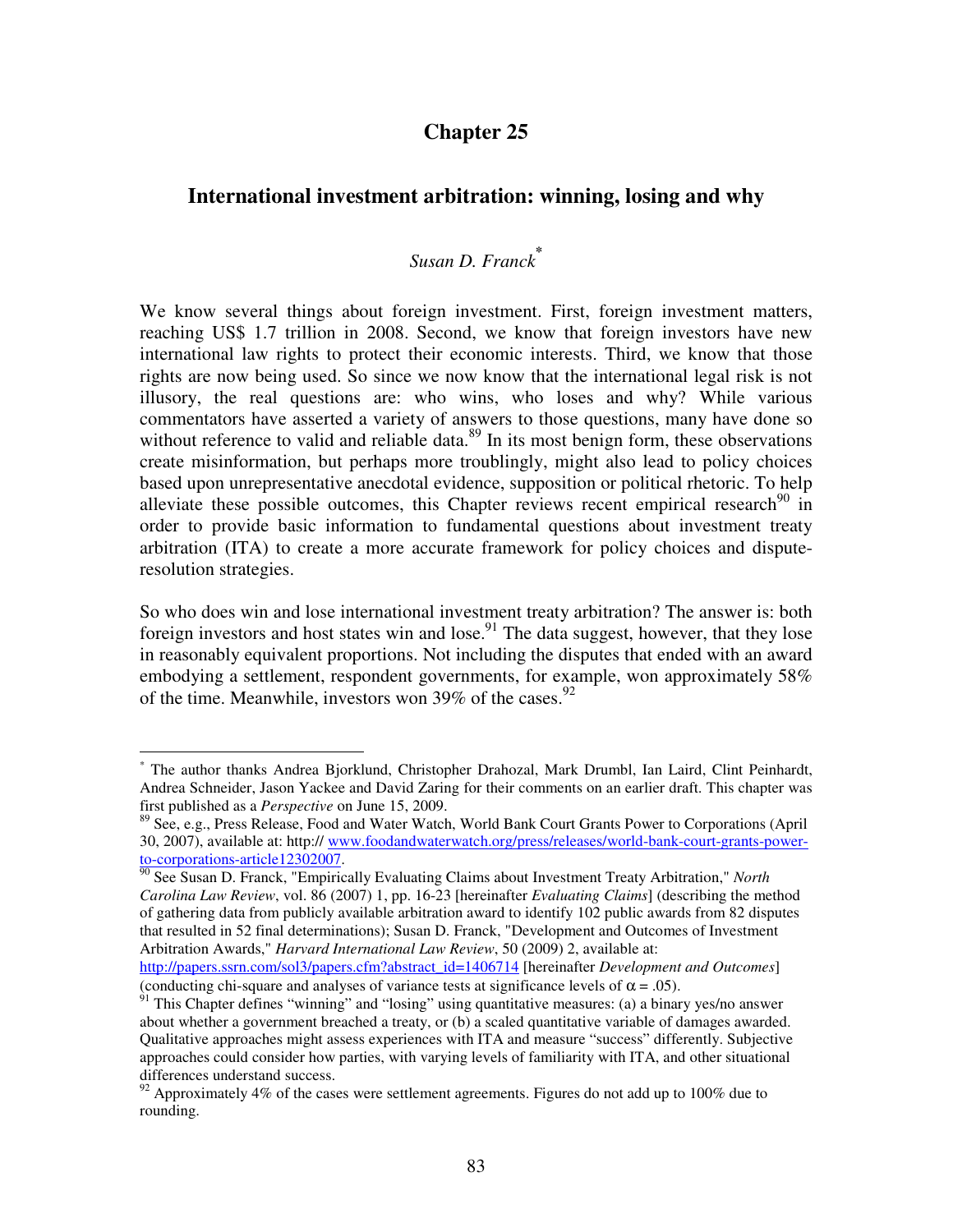Winning and losing, however, is not just about whether there is a breach of the underlying investment treaty. The amount awarded is also critical. Despite the fact that investors claimed US\$ 343 million in damages on average, that is not what they received. Rather, tribunals awarded investors only US\$ 10 million on average. This US\$ 333 million difference is not insubstantial, and it may give investors a basis for some reflection about the value of arbitration – particularly given the need to pay the arbitral tribunal and the other legal costs associated with bringing a claim. $^{93}$ 

Knowing which parties actually win and lose begs a further question – namely: why are parties successful? This question is critical given suggestions that ITA is potentially biased.<sup>94</sup> There has been some debate about whether respondents' development status or whether arbitrators come from the developing world improperly affects outcome. If these development variables cause particular results, this would raise issues about the integrity of investment treaties and arbitration.

To address this critical issue, recent research considered whether there was a reliable statistical link between the level of development and ITA outcomes. The results suggest that development variables did not generally cause particular outcomes. One study found that there was no relationship between a government's level of development and the outcome of ITA.<sup>95</sup> A second study then showed that – at a general level – outcome was not reliably associated with the development status of the respondent, the development status of the presiding arbitrator, or some interaction between those two variables. This held true for both: (1) winning or losing investment treaty arbitration, and (2) amounts tribunals awarded against governments. Follow-up tests in the same study showed, however, that there were two statistically significant effects – found in one sub-set of potentially non-representative cases – that suggest arbitration must be used carefully in certain situations. Only where the presiding arbitrator was from a middle income country, the data showed that high income countries received statistically lower awards than: (1) upper-middle income respondents, and (2) low income respondents. Nevertheless, in other circumstances involving middle income presiding arbitrators or all cases involving presiding arbitrators from high-income countries, the amounts awarded were statistically equivalent.<sup>96</sup> In other words, in limited circumstances, tribunals with presiding arbitrators from middle-income countries made awards that tended to favor developed countries and were different than one might expect from chance alone.

 $\overline{a}$ 

<sup>93</sup> Franck, *Empirically Evaluating Claims*, op. cit., pp. 49-50, 64.

<sup>94</sup> See e.g., Third World Network, *Finance: Bias Seen in International Dispute Arbiters*, June 22, 2007 (JUN07/02), available at: http://www.twnside.org.sg/title2/finance/twninfofinance060702.htm ("A littleknown entity closely affiliated with the World Bank that mediates disputes between sovereign nations and foreign investors appears to be skewed toward corporations in Northern countries"); Gus van Harten and Martin Loughlin, "Investment Treaty Arbitration as a Species of Global Administrative Law," *European Journal of International Law*, 17 (2006). ("No matter how well arbitrators do their job, an award will always be open to an apprehension of an institutional bias against the respondent state").

<sup>&</sup>lt;sup>95</sup> Susan D. Franck, "Considering Recalibration of International Investment Agreements: Empirical Insights," in José E. Alvarez, Karl P. Sauvant and Kamil Gerard Ahmed, eds., *The Evolving International Investment Regime: Expectations, Realities, Options* (New York: Oxford University Press, 2009). <sup>96</sup> Franck, *Development and Outcomes*, op. cit.